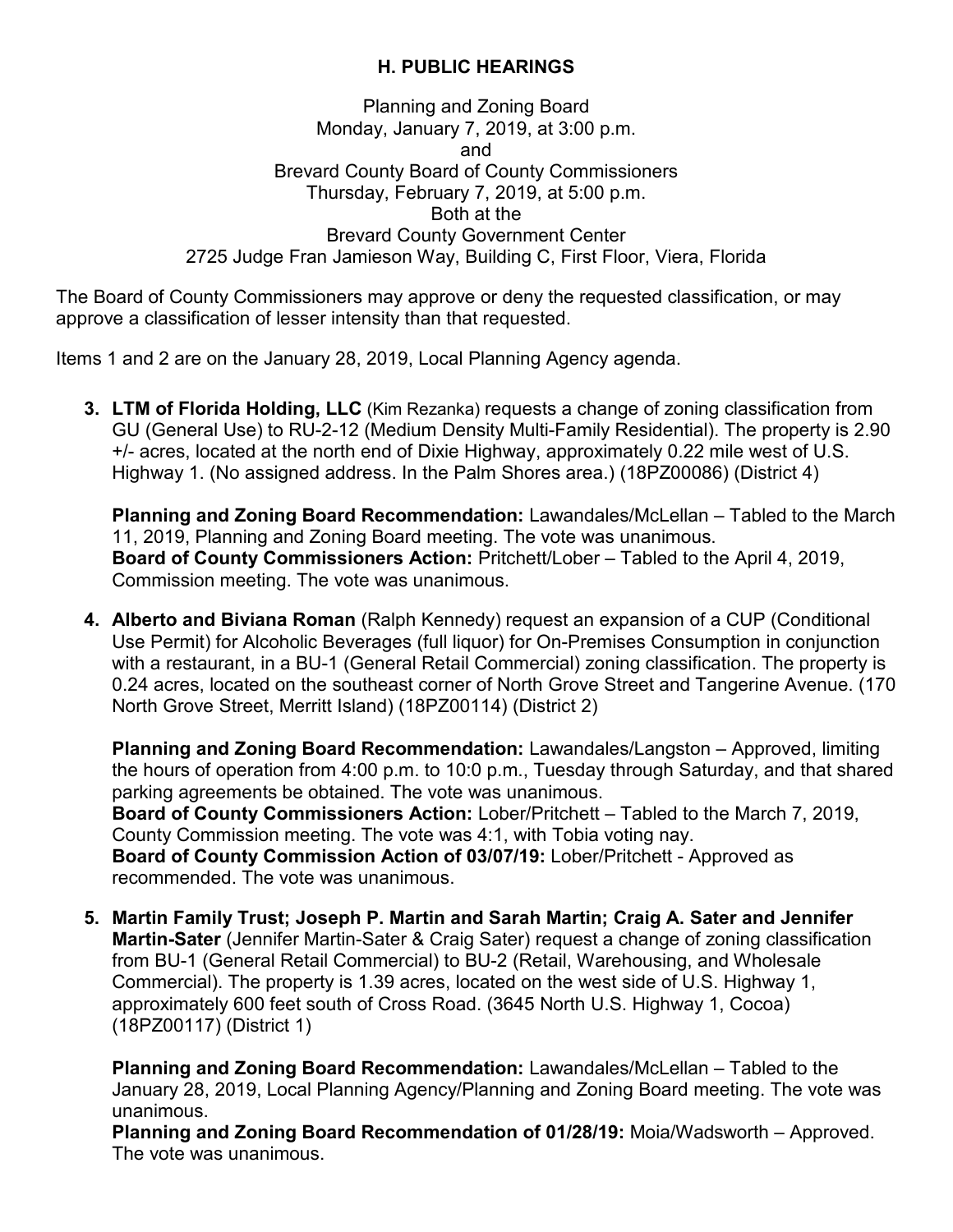P&Z Agenda January 7, 2019 (February 7, 2019 BCC) Page 2

> **Board of County Commissioners Action:** Pritchett/Lober – Approved as recommended. The vote was unanimous.

**6. Sylvia Properties, Inc.** – (Fernando Ortiz) requests a change of zoning classification from TU-2 (Transient Tourist Commercial) to BU-2 (Retail, Warehousing, and Wholesale Commercial). The property is 5 acres, located on the northwest corner of U.S. Highway 192 and Columbia Lane. (No assigned address. In the Melbourne area.) (18PZ00120) (District 5)

**Planning and Zoning Board Recommendation:** Lawandales/Theodore – Approved with a Binding Development Plan limiting BU-2 to the northern 2 acres, with TU-2 remaining on the southern 3 acres; that no additional metal buildings be constructed on the property; and that the use be limited to the current business of Stone & Surface Designers, Inc. The vote was 8:1, with McLellan voting nay.

**Board of County Commissioners Action:** Lober/Pritchett – Approved with a Binding Development Plan, recorded on April 24, 2019, in ORB 8421, Pages 1532 – 1535, limiting BU-2 to the northern 1 acre, with TU-2 remaining on the southern 4 acres; that no additional metal buildings be constructed on the property; and that the use be limited to the current business of Stone & Surface Designers, Inc. The vote was unanimous.

**7. Peggy Townsend** (Dale Townsend) requests a change of zoning classification from AU (Agricultural Residential) and RU-1-9 (Single-Family Residential) to RU-1-7 (Single-Family Residential). The property is 0.69 acres, located on the south side of Bevis Road, approximately 540 feet south of Lucas Road. (No assigned address. In the Merritt Island area.) (18PZ00123) (District 2)

**Planning and Zoning Board Recommendation:** Glover/Hodgers – Approved. The vote was unanimous.

**Board of County Commissioners Action:** Lober/Pritchett – Approved as recommended. The vote was unanimous.

**8. CP Venture Five-AMC, LLC** (Venkar Puskar) requests a CUP (Conditional Use Permit) for Alcoholic Beverages (beer & wine only) for On-Premises Consumption in conjunction with an Indoor Family Entertainment Center, in a PUD (Planned Unit Development) zoning classification. The property is 40,000 +/- square feet, located on the east side of Colonnade Avenue, approximately 0.24 mile east of Lake Andrew Drive. (6729 Colonnade Avenue, Unit 130, Viera) (18PZ00124) (District 4)

**Planning and Zoning Board Recommendation:** Langston/Lawandales – Approved. The vote was unanimous.

**Board of County Commissioners Action:** Smith/Lober- Approved as recommended. The vote was unanimous.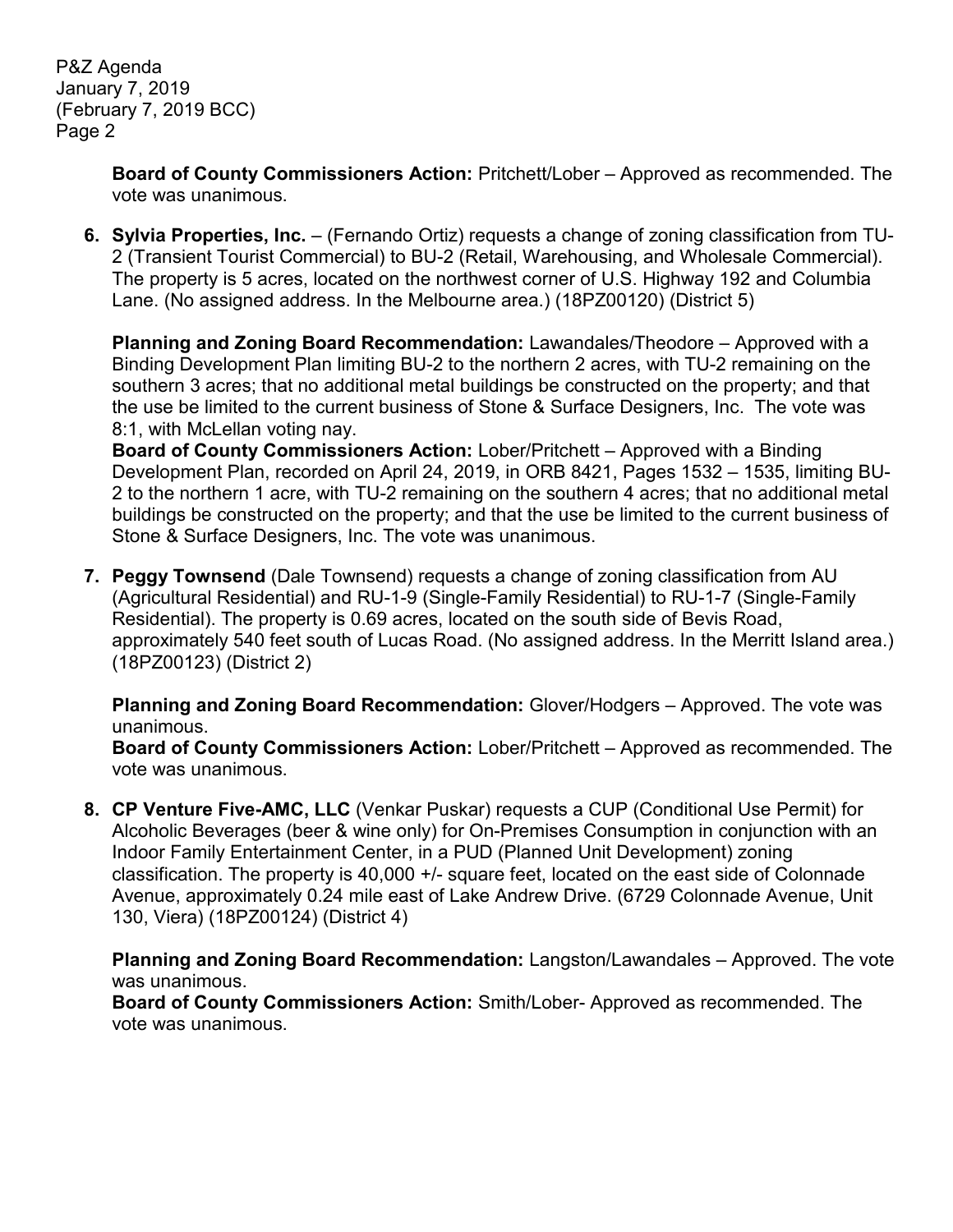P&Z Agenda January 7, 2019 (February 7, 2019 BCC) Page 3

> **9. Market Street Viera Senior Real Estate, LLC** (William Watson Jr.) requests a change of zoning classification from IN(L) (Institutional Use, Low Intensity) to BU-1-A (Restricted Neighborhood Commercial). The property is 3.66 acres, located on the northeast corner of Murrell Road and Crane Creek Boulevard. (6865 Murrell Road, Viera) (18PZ00126) (District 4)

**Planning and Zoning Board Recommendation:** Lawandales/McLellan – Approved. The vote was unanimous.

**Board of County Commissioners Action:** Smith/Pritchett – Approved as recommended. The vote was unanimous.

**10.Clark A. and Patricia A. Simms** request a change of zoning classification from RU-1-9 (Single-Family Residential) to RU-2-4 (Low-Density Multi-Family Residential). The property is 0.93 acres, located on the west side of North Tropical Trail, approximately 685 feet north of Lucas Road. (700 Saint Lawrence Lane, Merritt Island) (18PZ00130) (District 2)

**Planning and Zoning Board Recommendation:** Lawandales/McLellan – Tabled to the January 28, 2019, Local Planning Agency/Planning and Zoning Board meeting. The vote was unanimous.

**Planning and Zoning Board Recommendation of 01/28/19:** Moia/Wadsworth – Approved with a Binding Development Plan limited to one single-family development, and that there be shared access to North Tropical Trail. The vote was unanimous.

**Board of County Commissioners Action:** Lober/Smith – Tabled to the March 7, 2019, Commission meeting to allow time for applicants to prepare a concept plan. The vote was unanimous.

**Board of County Commissioners Action of 03/07/19:** Lober/Pritchett – Tabled to the April 4, 2019, Commission meeting at the request of the applicant. The vote was unanimous.

**Board of County Commissioners Action of 04/04/19:** Lober/Pritchett – Returned to the Planning and Zoning Board meeting on May 6, 2019, and County Commission meeting on May 30, 2019. The vote was unanimous.

Board of County Commissioners Action of 05/30/19: Lober/Pritchett – Approved with a BDP (Binding Development Plan) limited to two lots, each developed with one single-family dwelling and one guesthouse with kitchen facilities. The vote was unanimous. **The BDP will be scheduled as a Consent Item on a subsequent County Commission agenda, per Policy BCC-52. Resolution to be completed upon receipt of recorded BDP.**

**11.Nestle Larracas and Tony Andrade De La Torre** request Small Scale Comprehensive Plan Amendment 19S.01, to change the Future Land Use designation from Residential 1 to Residential 6. The property is 0.18 acres, located on the west side of Highway A1A, approximately 83 feet north of Cardinal Drive. (5970 Highway A1A, Melbourne Beach) (18PZ00134) (District 3)

**Planning and Zoning Board Recommendation:** Glover/Wadsworth – Approved. The vote was 7:2, with Lawandales and Theodore voting nay. **This item was withdrawn by the applicant. Letter received 02/07/19.**

**12.Nestle Larracas and Tony Andrade De La Torre** request a change of zoning classification from RR-1 (Rural Residential) to BU-1-A (Restricted Neighborhood Commercial). The property